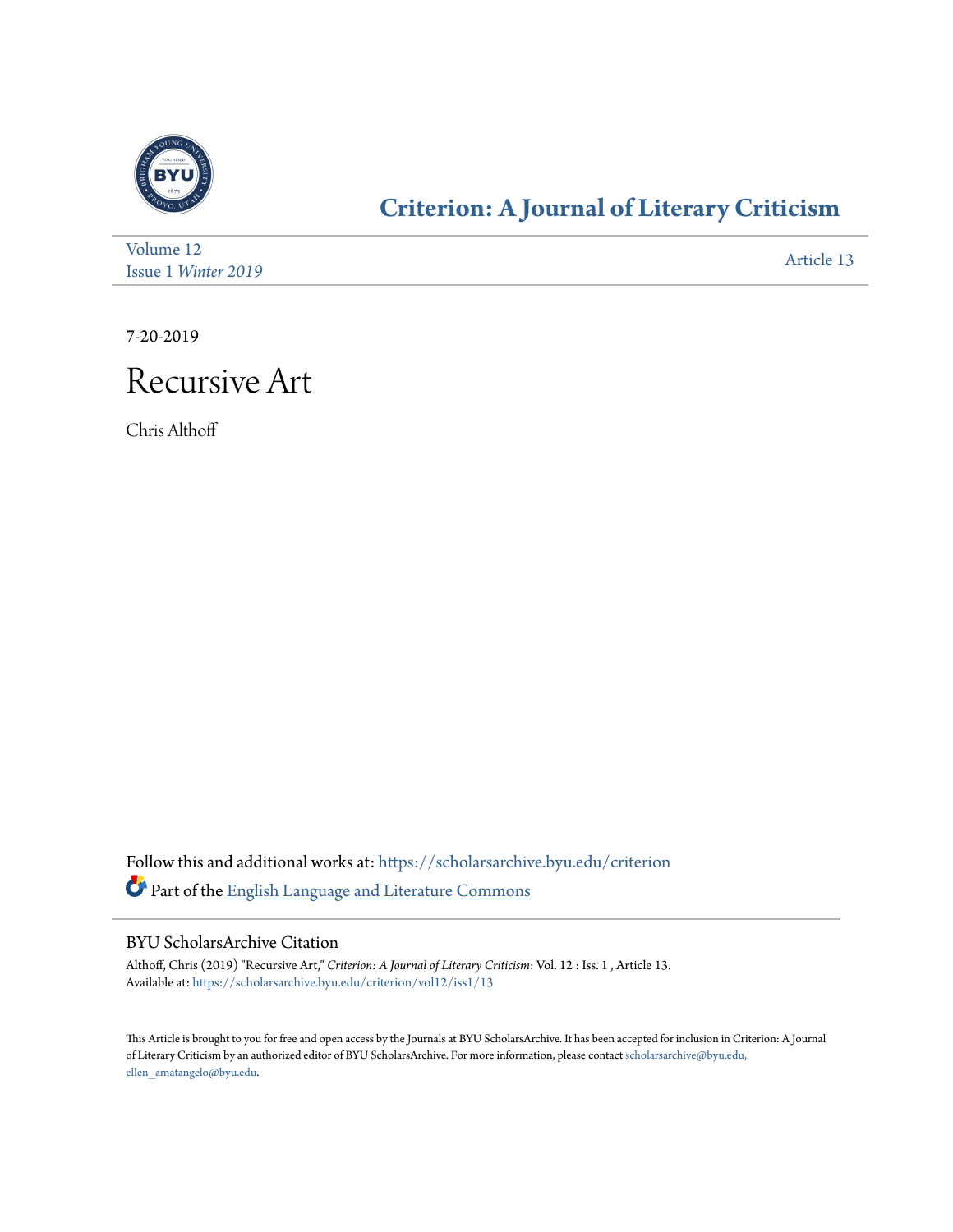## Recursive Art *Sports and Theatre as Adaptations*

*Chris Althoff*

On Super Bowl Sunday, 2018, I sat on my friend Todd's couch watching an old film on TCM. After some gentle prodding, Todd flipped over to the largest American sport event of the year, but it was clear he wasn't very concerned with the action taking place in the matchup between the New England Patriots' veteran super-star quarterback and the surprise backup who led the Philadelphia Eagles to their chance at making history. Despite the drama developing in the football game, my friend's interests remained with TCM—in theatre and film. Don't get me wrong, I also enjoy films, but not to the exclusion of sports. Todd also is not unique by any means. I know plenty of people who detest watching sports. There was even a point in my own life that I wasn't that fond of the activity myself. As I started to think about what I have come to like about both viewing sports and watching theatre/film, and why other people might like one but not the other, I realized that both make me feel an endless variety of emotions: excitement, joy, pride, elation, anticipation, hope, disappointment, heartbreak, inspiration, etc. Sports and, specifically, theatre are both forms of live entertainment. They have similar emotional, cathartic impacts on their audiences. Yet despite their many similarities, we hold theatre above sports as a higher form of culture. In other words, we consider theatre to be art, while sports remain, for most of us, a distinctly low-brow form of entertainment.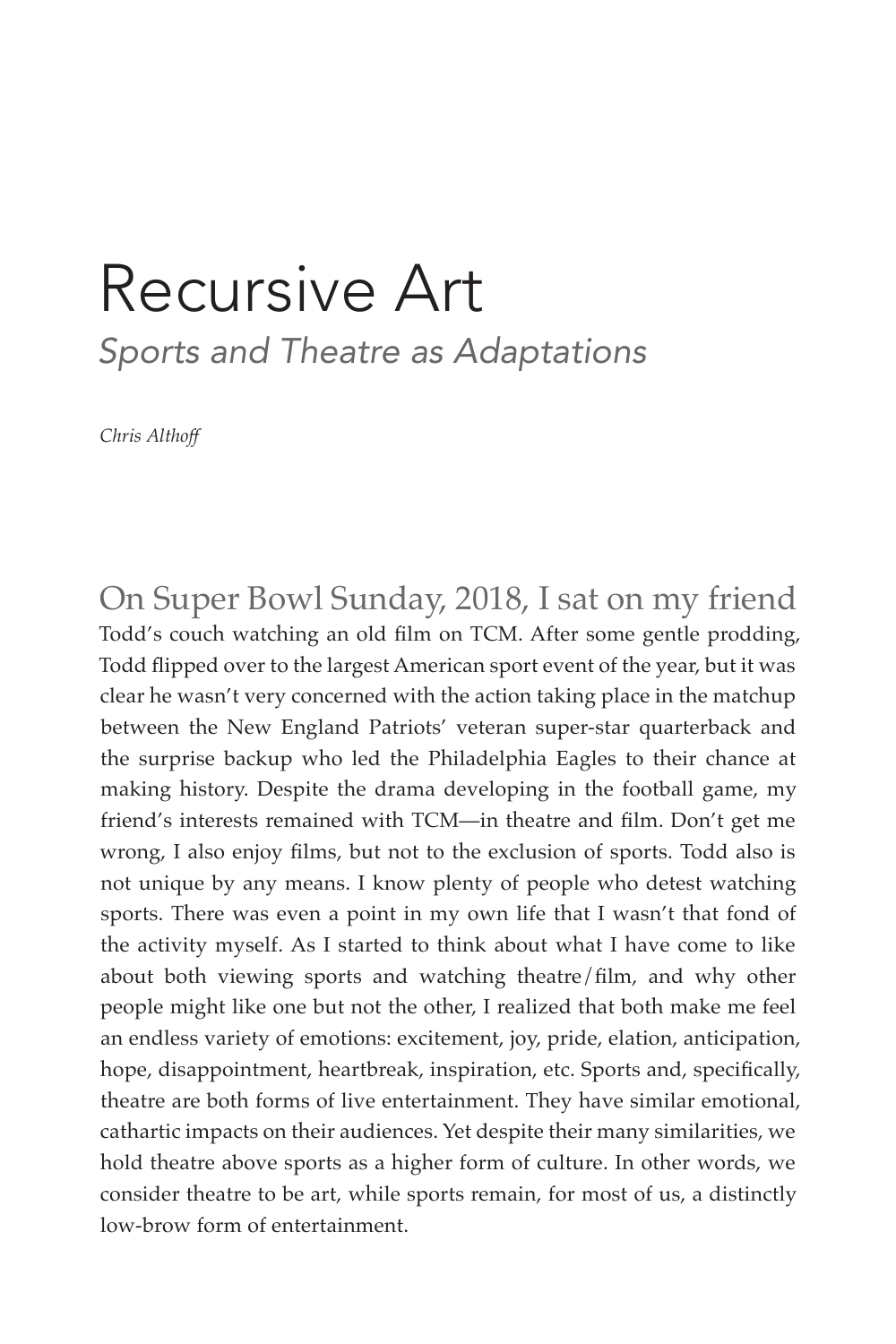Not that sports haven't been seriously considered for their possible merit as art. Wolfgang Welsch looked at the aesthetics of sports and how they might fit into the ever-evolving modern definitions of art and sport. In his article "Sport—Viewed Aesthetically and even as Art," Welsch opens sport up to critical examination by giving "some reasons why—in today's conditions of art as well as of sport—many people find it highly plausible to call sport an art," (236). In our post-modern culture, art no longer defines the aesthetic but merely represents instances of the aesthetic. Modern art looks to be intermixed with normal life, and "low brow" pop art has been revaluated and accepted as aesthetically valuable (220–22). But even if the changing view of art allows sports to be in the same conversation as art, it does not mean that sports reach the level of aesthetic significance as traditionally-recognized artforms like theatre.

Defenders of art, or dissenters of sports, recognize the aesthetic values of sports, but segregate them from other art forms by saying they don't have the same "semantic and syntactic density" (Mandoki 84). Objects or activities whose "utilitarian value is greater than its artistic quality or the aesthetic concept behind it" (Kosiewics 73) should be distinguished from those whose artistic qualities are of greatest value. These distinctions seem to suggest a semantic difference within art itself, a difference that distinguishes between a form of art and an artform. The way Mandoki and Kosiewics define art seems to emphasize a focus on the form of art, the end product of creation. It is the completed painting, statue, and novel that constitutes art and allows for significant interpretation of meaning. Others might choose to look at artform, or the action itself in the process of creation, as the art. For them, the art lies in the brushstrokes of the painter, the chiseling of the sculptor, and word-choice of the writer. Is it within the product or process that art should be defined?

Performing arts, where the process or act is also the product, complicates the dichotomy between a form of art and an artform. There is no artifact, for instance, in dancing or acting in the same way there is in painting or writing. The action or process of performing arts cannot be separated from the product: the performance. Lev Kreft builds on Paul Woodruff's definition of theatre—actions that are worth watching in a measured time and space—by breaking down the actions into three distinct categories (standard action, mimetic or imitative action, and complex action), thus narrowing down the aesthetics of drama (Kreft 226). The aesthetics of drama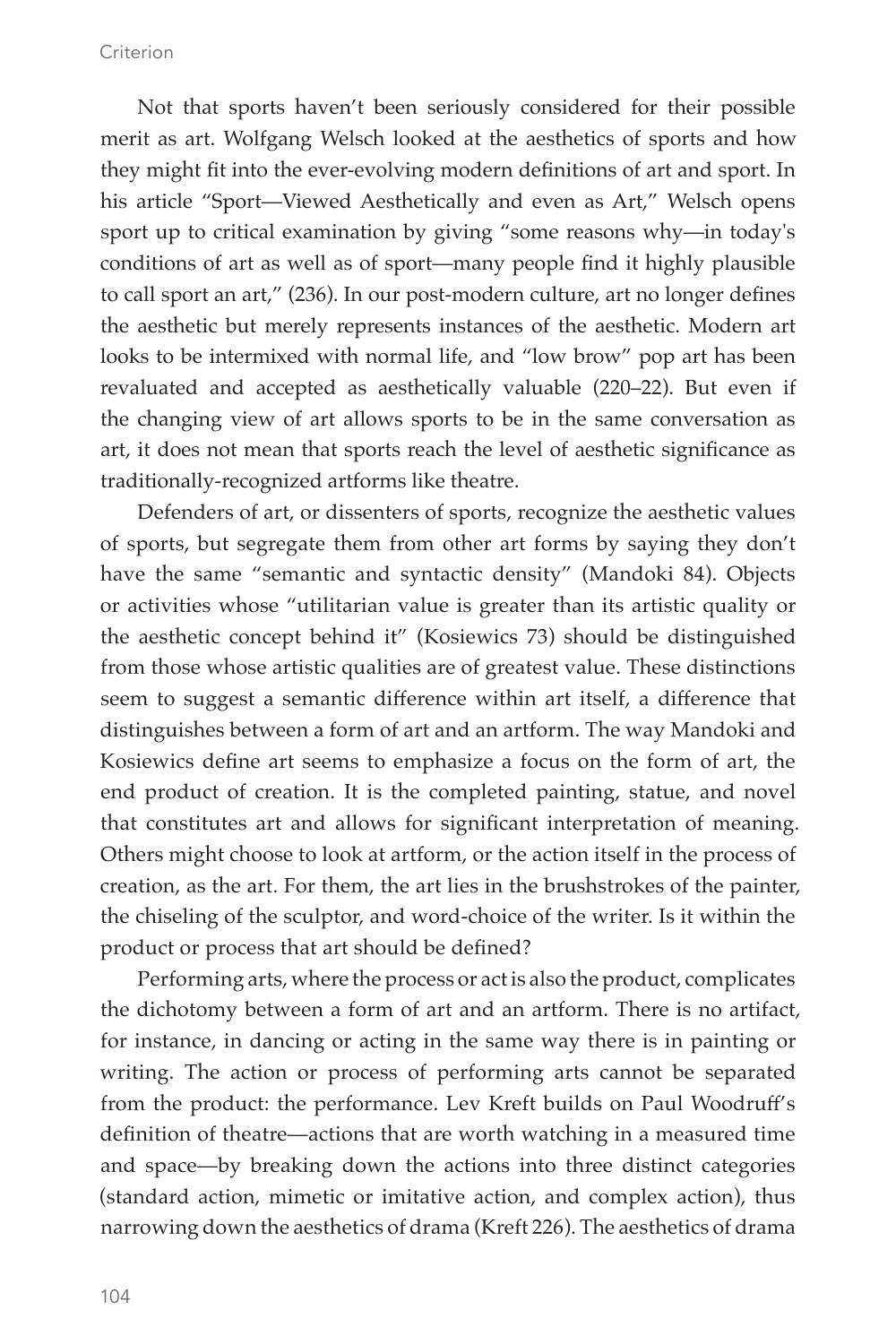Kreft constructs are the performance of speech, movement, and character in a play. These aesthetics combine sights and sounds and come together to create an example of "Guy Debord's 'spectacle,' emphasizing the role of images as cultural ciphers that carry meanings beyond the people and things pictured" (Little 44).

Perhaps it comes as no surprise that sports share the same attributes that create spectacle in theatre. Both versions of spectacle are created by groups of people working together to perform and reach a specific outcome. The interest in the performances of a sports match and a play, especially one frequently performed like *Hamlet*, does not come from *what* is performed but from *how* it is performed. Once you have seen one soccer match or one performance of *Hamlet*, you have most definitely not seen them all. Each match, each performance, still captures the audience's interest even though we know that the soccer match will end in victory for one team, and the performance of *Hamlet* will end with a pile of dead bodies on the stage. What changes from performance to performance are the athletes' and actors' actions on the playing field and stage. With this in mind, and since "every live staging of a printed play could theoretically be considered an adaptation in its performance" (Hutcheon 39), looking at the relationships of sports and theatre as adaptations can further contribute to the debate on sports as art. Sports and theatre as adaptations become recursive acts of creation through processes of interpretation. Players, as well as audiences, must interpret idyllic forms, player roles, and narrative arches. This creative recursion allows for comparative analysis, and it is this comparative analysis of cultural ideas and values that is one of the aspects most cherished in the arts. Therefore, the performance of sport and of theatre captures a fundamental human pleasure found in experiencing art, what Linda Hutcheon describes as pleasure coming from "repetition with variation, from the comfort of ritual combined with the piquancy of surprise" (4).

To begin, I am going to establish sports and theatre within a frame of platonic idealism. Plato theorized that the physical world was a series of imperfect imitations of the absolute, eternal essences of all "Ideas" or "Forms." All trees, tables, and chairs are different variations of the metaphysical ideal that they are based on. That metaphysical ideal is difficult to nail down, though. It is an abstracted concept created by combining all the versions of an object into a single entity in the mind. The different versions morph into each other with a palimpsestuous effect that leaves a foggy version of the object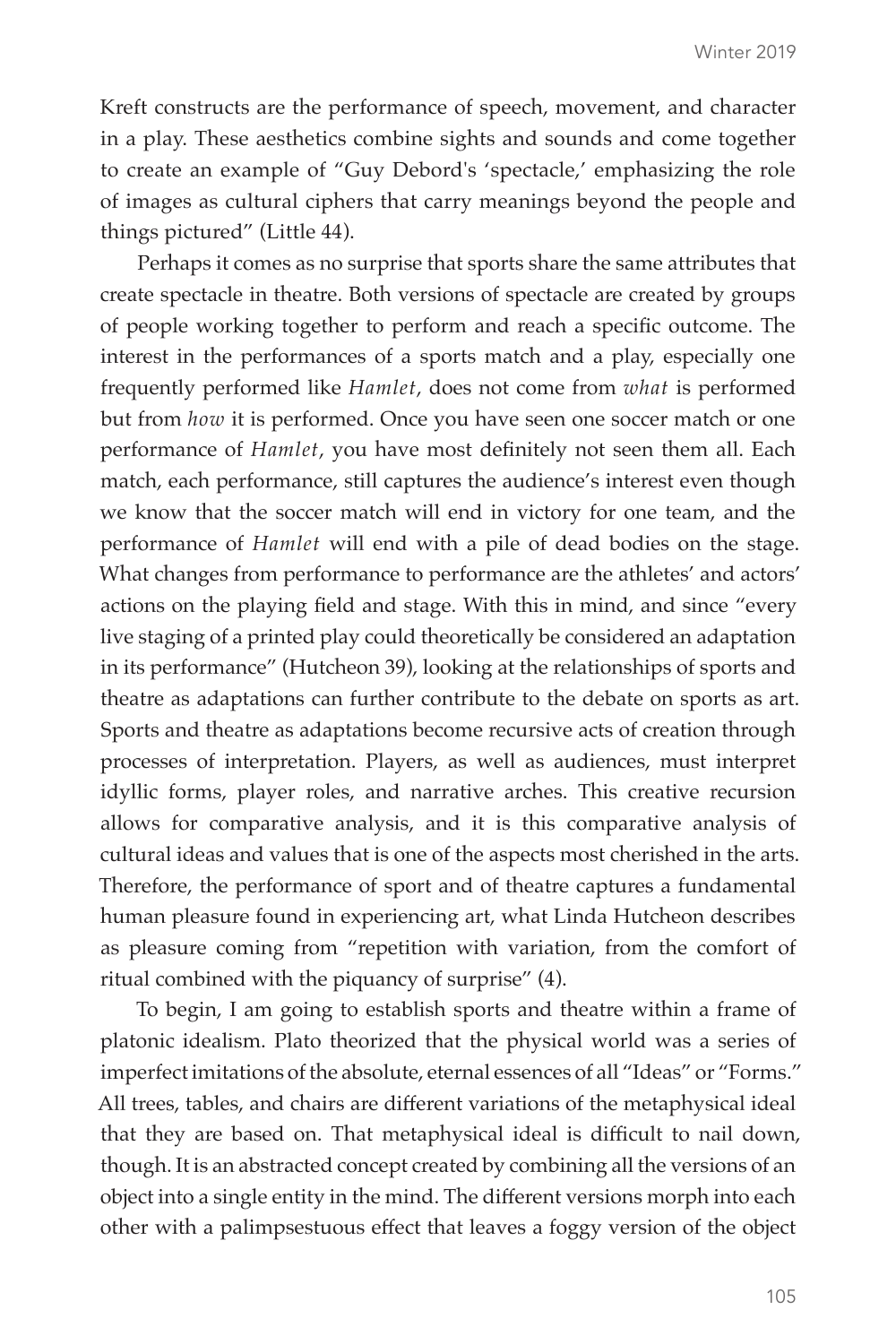created by the density of overlapping commonalities and the blurred edges of less frequent attributes. Every new experience with a different version of an object adds another layer, giving further details that both distinguish and muddy the abstract ideal.

Applying platonic idealism to activities, there are abstract essences of a play like *Hamlet* and a sport like soccer. Though the use of the term "essence" has had a problematic history in the study of adaptations, as it has generally been applied to describe an absolute, core substance inherent in a text, Paul Woodruff points out the term's usefulness in trying to define an "essence," even if it be a relatively abstract ideal the way I have described it above. Woodruff states, "For *Hamlet*, the question is what makes this piece of theater *Hamlet* and not any other thing. Philosophers have used the word 'essence' for this kind of importance, and they have held that the aim of definition was to state an essence," (Woodruff 50). The abstract ideal is an attempt to define the essences of *Hamlet* and soccer, and the script of *Hamlet* and the "Laws of the Game" (the title of the official soccer handbook) are physical representations of those essences. As such, every performance and match is an adaptation of the abstract ideals of the play and sport. To arrive at this physical embodiment of the metaphysical paradigm, everyone involved the players (in both senses of actor and athlete), coaches, and directors combine their many experiences watching and performing *Hamlet* or soccer. Thus, the adaptation of a sport or play's essence is not an interpretive act of a single person but one split across the many different persons participating in each activity.

Each person involved in this collaborative creation has a specific and unique role they must fulfill. The coaches and directors have the perspective to be able to see all the action on the stage or field. They give direction to the players about how they should carry out their roles. The players know that the coach and director have visions they are trying to accomplish, but it is ultimately up to the players to decide how they will choose to portray their roles. Considering every player will have had different experiences with a play or a sport, each of their ideal versions of their particular activity will be slightly different. Each player's ideal is further complicated by the fact that they are not formed just about the play or sport as a whole but also about the different roles each participant plays in each activity. Before performing their roles, every player must first interpret how that role will function within the context of the greater goals of the activity—to push the plot forward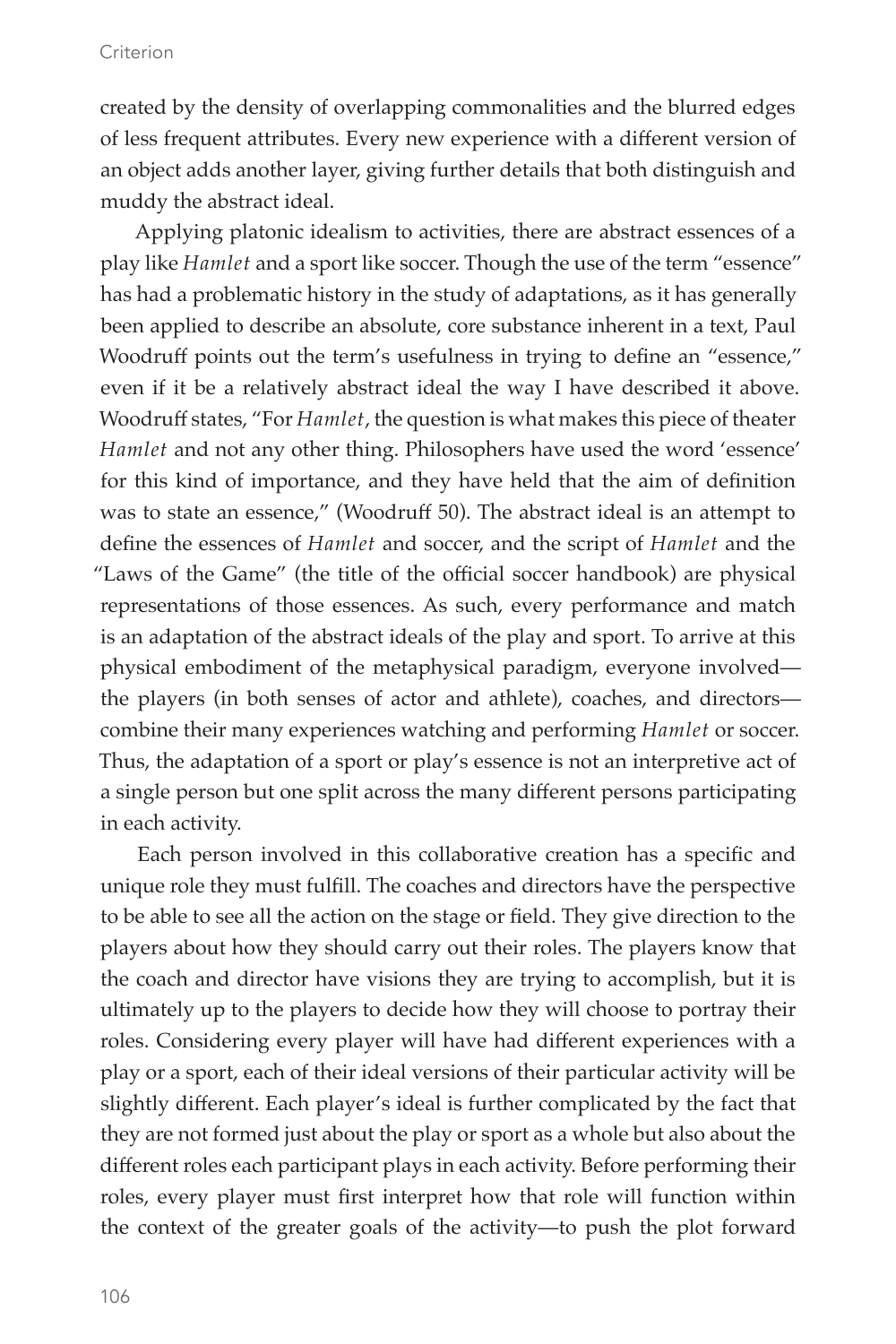in a play or to score more points than the competition in a sports match. A defender in soccer must decide if he/she will play an aggressive style and push up with the ball, overlapping with midfielders to create more offensive opportunities, or hang back to make sure the other team's offense doesn't get a fast break. An actor playing Hamlet can choose to portray the titular character as a man who takes brash action in obtaining revenge or as a more pensive, contemplative man willing to enact a slow-burn approach to his vengeance. In every soccer match and performance of *Hamlet*, the different interpretations of each role are constantly interacting and bumping up against each other, requiring each player's interpretation to be continuously adapted in reaction to other players' interpretations.

In order to react to the interpretations of other players, each individual must be prepared to adapt as they perform their roles. Theatre has dress rehearsals; sports have scrimmages. Players are given direction by the people with the vision of the whole stage/field, practice their roles, and learn how their fellow collaborators perform their own in order to learn how to react to each other's strengths or weaknesses. Given the example above of the aggressive defender, the midfielders on that defender's team must be able to anticipate and recognize that that player has the tendency to push forward. That way the midfielder will be ready to fall back to a defensive location and cover for the defender who is out of position. In theatre, actors must be aware of how their colleagues will deliver lines of dialogue so the timing of their response will match the tone they desire. An emotional scene might require a dramatic pause, while a witty quip should be given in quick response or even in interruption of the fellow player. In both activities' practices, players must be able to work together and anticipate the actions of their collaborators in order to realize their common goals.

Sports practices, however, have an extra element to prepare for that theatre does not: an opponent. Though up to this point I have been talking about sports and theatre interchangeably, both can be broken into different offshoots of the same cultural branch of live entertainment: sport is the ludological (the theoretical study of play) offshoot and theatre the narratological. For the facts that sports are games and competitive in nature, athletes must prepare themselves to face and overcome the skills and vision of the other half of the players on the field. Both teams are actively working against each other to impose their visions for the conclusion of the match. There is no guaranteed winner or loser; the game's outcome depends on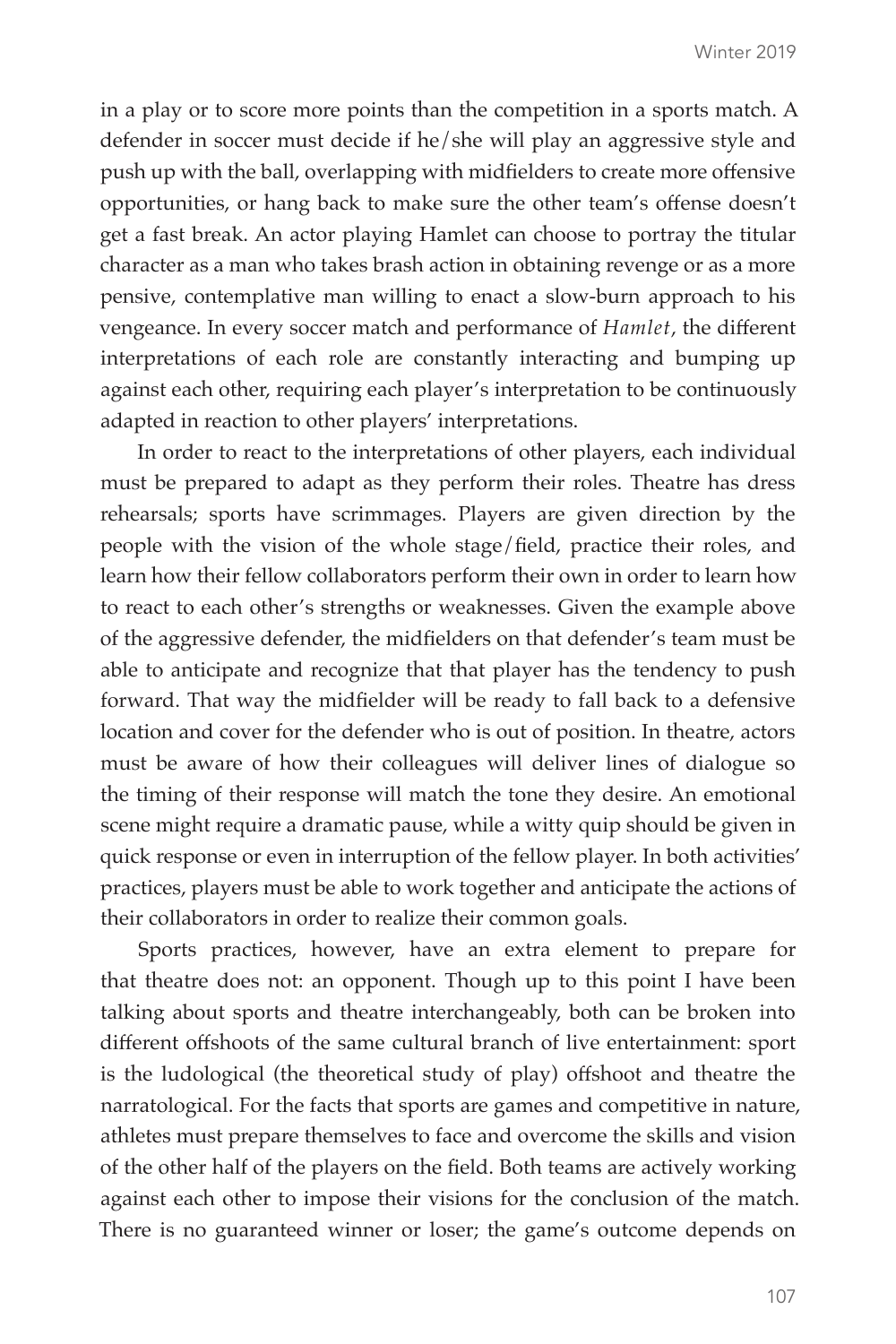the abilities of each opponent to overcome the obstacle that is the opposing team and accomplish the goal of scoring. Each event in the game happens in direct reaction to the events prior to them. Not only is there an element of reactionary physics from the movement of the players and the ball, but players learn and adapt to their opponents' strengths and weaknesses over the course of play. The randomness of the inexact physicality of the game and the element of impromptu decision-making done by the players results in great variations in the way sports matches unfold. While the character parts in a play's script are predictable due to their nature as segments of a linear narrative experience, sports—due to opposing players' determination exist within a realm of uncertainty that creates suspense and spectacle that entertains in a similar but distinct fashion from the narrative of theatre.

In theatre, adaptations of the narrative structure, which can be broken into basic units called narremes (Dorfman 5), happen before the actual performance. The director and actors in a play can decide what they want to change in a script to accomplish their particular goal in performing the play. They can include, exclude, or change characters, scenes, subplots, specific plot points, and certain setting details like time period or location. Sports do not follow a script but are contained to a certain time, space, and collection of actions by the game's rules. A sports match equivalent of narremes are everything you might keep statistics on or that you would see on a highlight reel: penalties given, points scored, momentum-shifting plays, throws, catches, shots, etcetera. While a sports match does not have a script the players follow in order to tell a narrative, the game events listed above can be selected and interpreted as narremes for a specific match, during or after the fact. The selection of these key moments in a sports match could be referred to as the para-narrative, or the chosen narrative thread that permeates through but is secondary to the main action.

A para-narrative can be created from every sports match. The process of creating that para-narrative is split amongst multiple people with their own ideas as how the narrative will play out and half of which are unwilling to compromise with the other half. The narremes of the para-narrative happen spontaneously and, to some extent, randomly. It reflects the clashing of opposing wills. In some instances, one side's wills, desires, and efforts will overcome the opponent's until the tidal momentum of competitive energy shifts the other direction. The unpredictability of two skilled opponents battling it out in their respective sport can organically create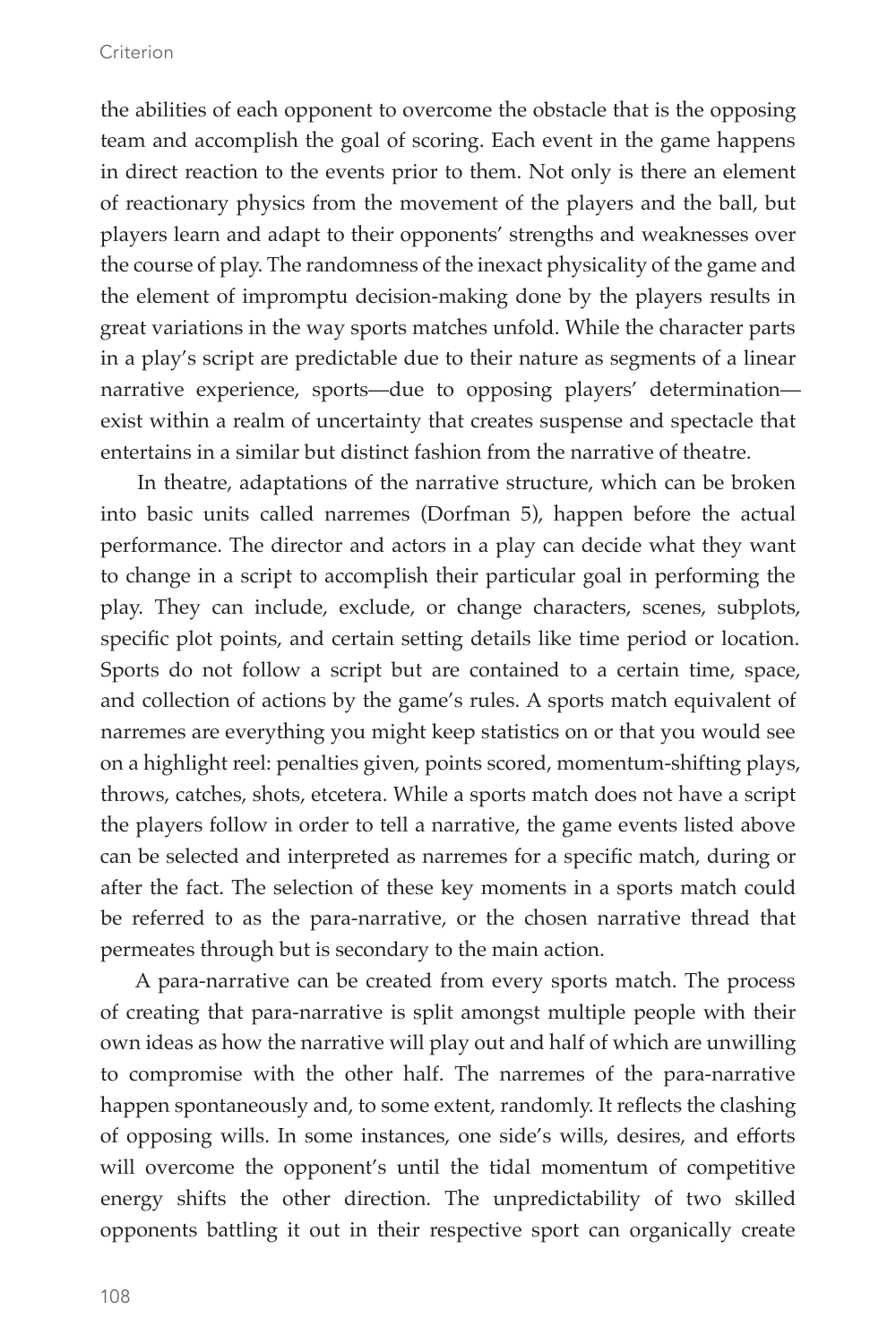a fiercely emotional drama that rivals the best of novels, plays, and films. Kosiewics claims that the emotional drama of sports "inspires various art forms. . . . However, sport is not as significant or powerful a source of artistic inspiration as love, war, or family relationships," (77-8). What he fails to recognize, though, is that sports can be representative of the universal human experiences he mentions. Art is mimetic; it mimics, represents, recreates artificially, and depicts nature or life. Art as such is a form of culture. Sports are a part of life but also reflect culture within them. Art can depict sports and sports can then in return reflect art through a para-narrative.

While sport is action and theatre is the mimetic imitation of action, they both require an audience to interpret meaning within them. In the 1966 World Cup Finals, England met against Germany on the pitch. David E. Little describes it "as much a political event as it was game," saying:

With the violence, trauma, and outrage of World War II fresh in everyone's mind, two formally warring nations were competing on a new battlefield. The 1966 match took place at Wembley Stadium, a relic of the British Empire Exhibition of 1924, and in London, which had endured Germany's nighttime bombings of civilians—ideal sites for this symbolic war. England's victory over Germany, 4–2 in overtime, was the country's first World Cup victory (and to date its only one). This was more than a simple victory. It represented a cultural triumph and signified a broader return of social order in the world. (48)

Little's interpretation of that World Cup final transformed the match into an allegory for the Second World War, giving a physical representation of the struggle of two nations within the confines of the regulations of the game in the same way a play represents a war within the parameters of theatre. More often than not, matches are interpreted as the struggle of good vs evil or civility vs anarchy but whose heroes and villains are decided solely through perspective of the audience. This is the major difference between a play and a soccer match representing World War II: the play has someone controlling the fictitious narrative to make sure the correct side wins; there is no guaranteed victor in a soccer match.

Fictional narratives happen within a fictional world, and as such, we don't have access to the events that the author doesn't deem important. At the moment that we as an audience interact with the work for the first time, the author has already selected what matters. The audience can then interpret those worthy events. In sports, which take place in real time, it is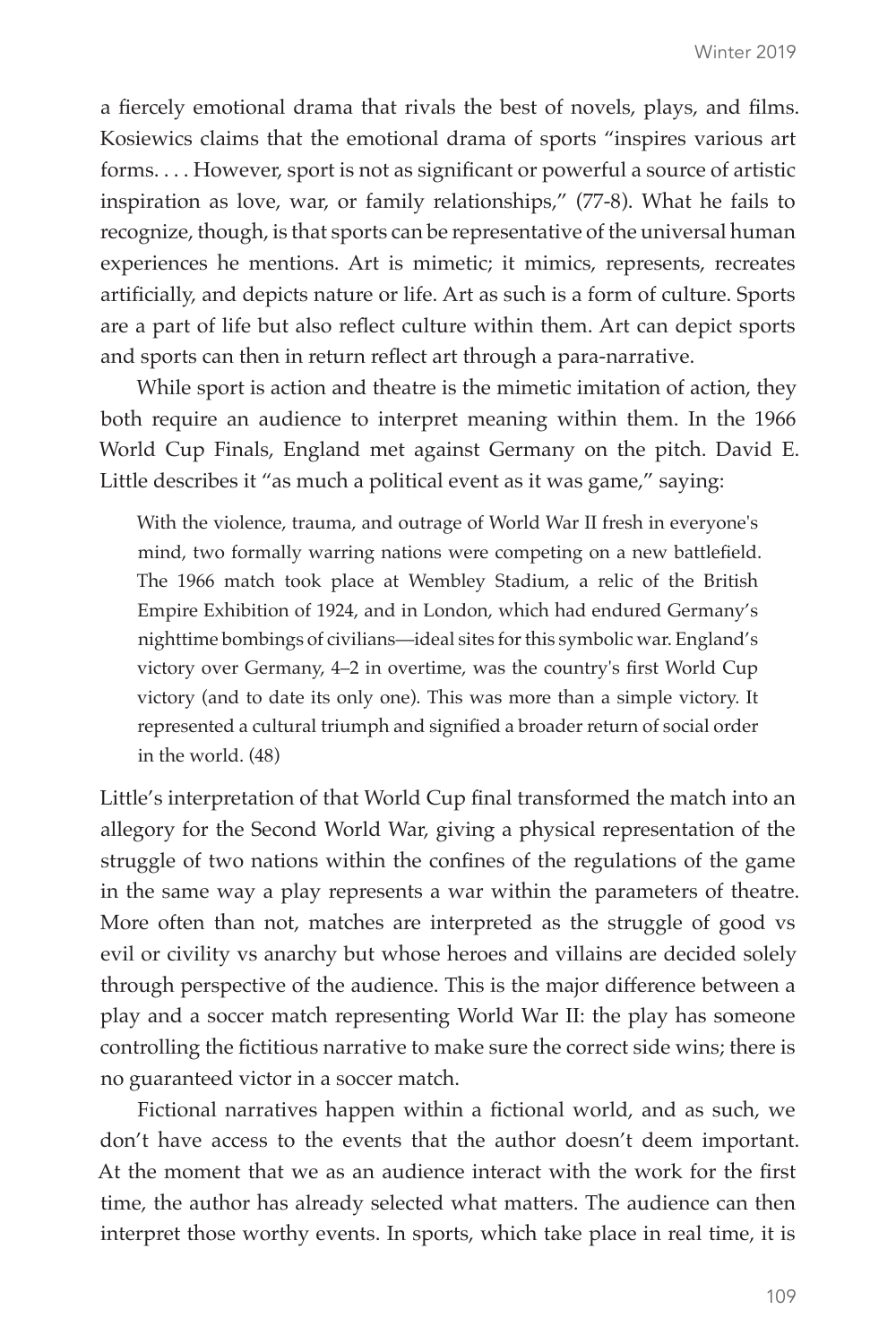up to the audience to sift through all the moments as they happen and decide for themselves what is important. In the real-time creation of narrative that happens when viewing sports, there is an extra step of deliberation before one can begin to interpret. This deliberation causes narremes to be generated through instantaneous retrospect. You might hear a fan say, "That was it. That was the game," after a team goes up a goal in stoppage time or, "That was the turning point," seconds after a momentum-shifting play. Sports must first develop a para-narrative through the exclusion of moments from the complete narrative of the sports match before relevant plot points in that para-narrative can then be sifted through and interpreted for more cultural and existential significance. Each moment of the match could be a considered a narreme, making for a personally crafted para-narrative for every member of the audience.

The intimacy an audience has in creating the para-narrative of a sporting event causes the emotions they experience while watching to be closer to the source. The audience is, therefore, more invested in the acts themselves rather than a retelling of the events. The audience feels anger at bad officiating, excitement from scoring, and heartbreak at their team's loss. Though not active participants, they are invested in what is taking place in the sports match. This description starts to blend with the experience of theatre or watching a narrative. The audience in these situations are certainly invested in the events that take place, but there is a difference. In a medium that depends on narrative, there is an author who chooses the events with the hopes to create a controlling idea—a specific effect or emotion—in the audience (McKee 112). Sports and their events are created spontaneously by individuals with their competing agencies. The author (or narrator) in a play acts as an intermediary of interpretation that controls much of what and how the audience experiences the narrative. Sports are limited by the laws and nature of the games, but those laws provide for an infinite outcome of scenarios that are only predetermined by the player's style of play and skill level. Each individual member of the audience then takes the takes the role of author to highlight the various events that they personally deem important in creating an emotional narrative from the sports match.

This representation of creating narrative in sport is under the assumption that the audience is viewing the match directly. In the modern form of sport entertainment, the audience does have a mediator of the action, even if it is live. When watching a professional sport on television, there are commentators,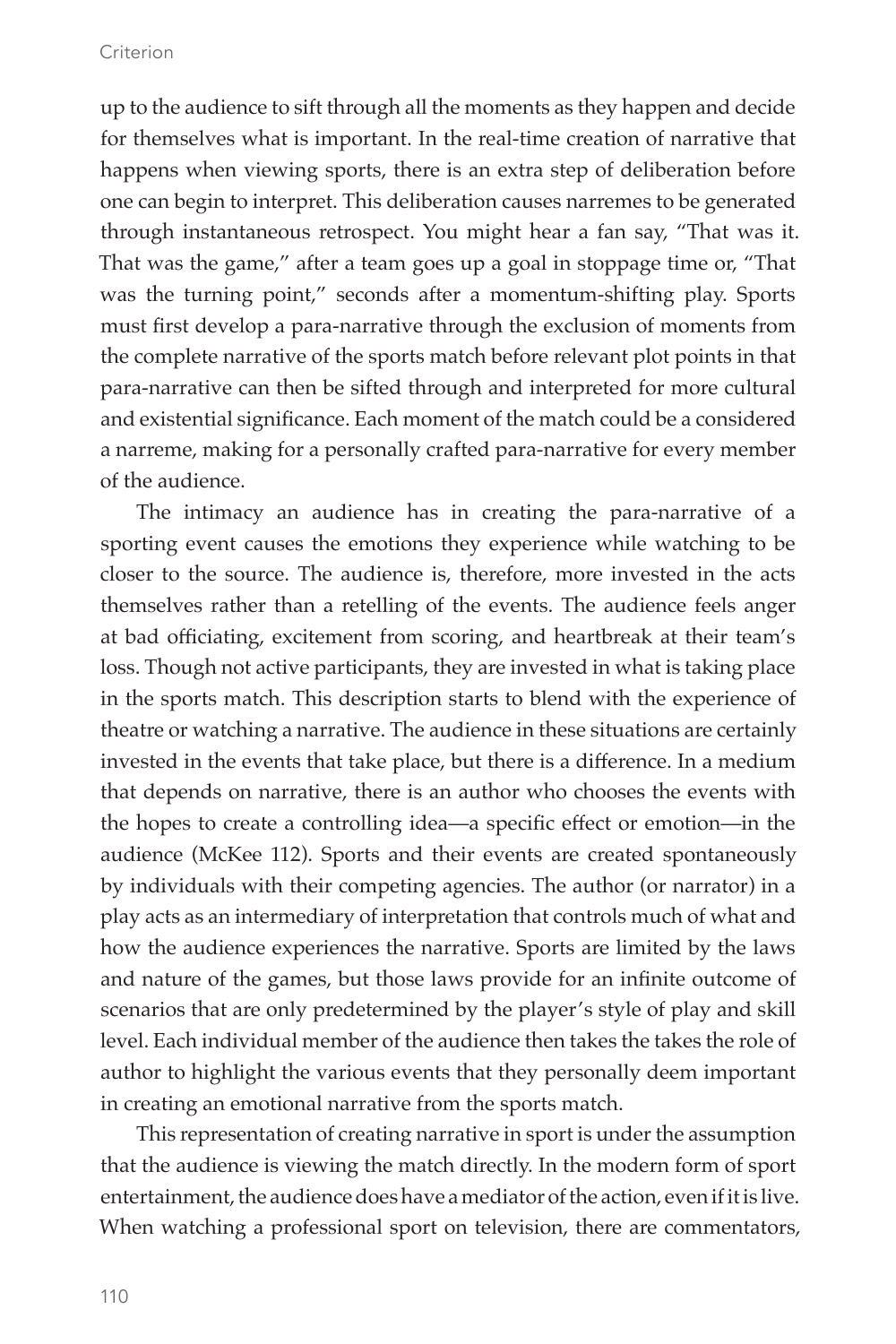a camera crew, and a director giving instant interpretation and creating a para-narrative in real time through descriptions of the action and players' histories, through camera angles and cuts, and through instant replays. The television media team become the intermediary for the audience in the same way the author of a play is. They decide how to direct the attention of the audience to the specific narremes they believe matter most in making a captivating narrative worth watching.

Thus, we see that both sports and theatre are a series of interpretations that lead to a unified adaptation of spectacle and entertainment. Individual players interpret the metaphysical ideal of the role they play on the field or stage. Each player must then adapt their role in reaction to the other players interpreted roles. The audience then interprets the combination of all the roles being performed. In theatre and sports, players act and make decisions in the way they perform. There are varying degrees of agency and control in both. But the audience then observes the players, analyzing and critiquing them. Are the players subjects or are they objects? Are they artform or form of art? Do they create the art through their movements or are they themselves the art? Whether or not you want to believe sport is art, comparing sport with theatre as adaptations gives us insight into what art is and who the creator is.

Consequently, who can be a creator of art? Is it they who perform the action—the players? Is it they who guide the action—the director or coach? How about the mediators of the action throughout the narrative—the author or media? Or the interpreters of the action—the audience? The truth is, meaning within art does not lie in any single part of the creation process; all these agents have a hand in the art experience. Though we can distinguish each of the parts and look at them individually, we cannot separate them and remove them from each other. In other words, this atomistic breakdown does not help explain the nature of meaning creation in art let alone the ways in which a sporting event functions as an artistic artifact. Every member of the audience sitting in the stands or on the couch in a living room, every player on both sides of the ball, every coach and trainer, every referee officiating the game, and every member of the media covering the game contributes to a network of contextual nodes that influence each other over the course of the event. Art, entertainment, aestheticism, and spectacle are the culmination of that network of shared experiences formed between creators and audiences, and meaning is created through the interpretation of those experiences. Therefore, "knowledge is co-created rather than received, [and]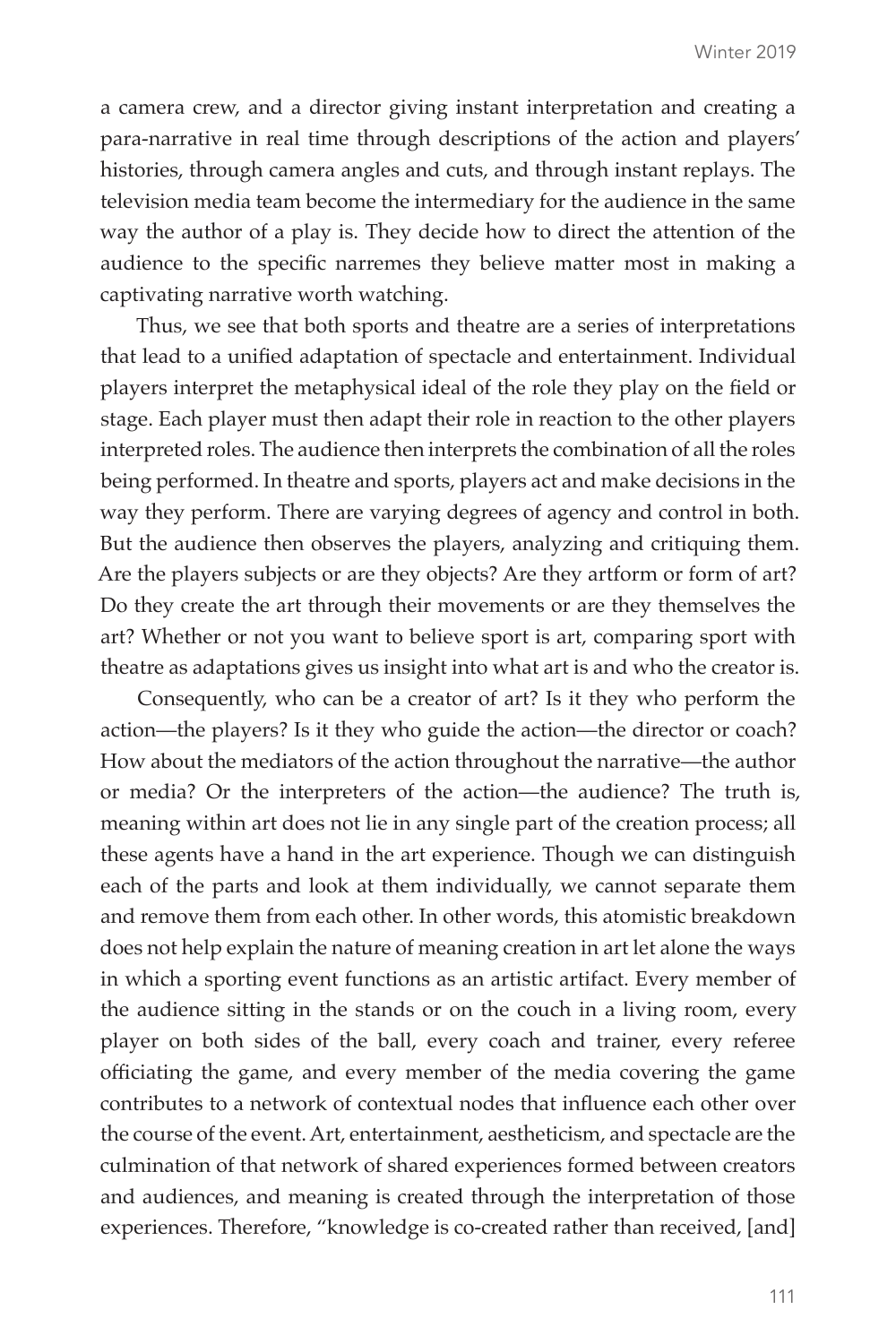meaning is made rather than transmitted" (Moe 75). But of course, there has to be something to interpret in the first place. There has to be a catalyst for meaning to be made, and that catalyst being the actions of those involved in performing a play and playing a sport. Meaning can come from and even be contingent on action, but it is not created by the actions being performed. The movement and interactions of players on a field or the acting in a play become concrete images which an audience can 'see as,' projecting their life experiences and knowledge onto those images and creating a *Gestalt* (Ricoeur 252). It is the experience-act of 'seeing as' where meaning is created, not in the playing or performing. In this way, meaning is created from the interpretation of actions or, in other words, acts and actions are understood beyond their physical forms and in conjunction with the greater human experience.

The concept of 'seeing as' also applies to the way actors are viewed. While their actions can be motivated by emotions (in the sense that emotions drive the action), the metaphysical outcome, rather than physical outcome of those actions, must be created through interpretation. The act of performing in sports or the physical motions within acting create opportunities or exigences that compels the audience to then analyze and create meaning. This leads us to a new perspective on what makes a piece of art. An object's capacity to compel an audience to interpret will indicate its value as art. There will certainly be a range of depths and subjects of interpretation that an object can possibly incite, but is the question of what constitutes art a judgment of form, or of outcome, or of quality? Does a play, dance, novel, or painting only reach status of art if it reaches a specific intensity of interpretive urgency? If these other mediums can reach the status of art despite their inability to constantly inspire high standards of interpretation, certainly sports across their many variations and iterations can be considered in the same league of artistic expression.